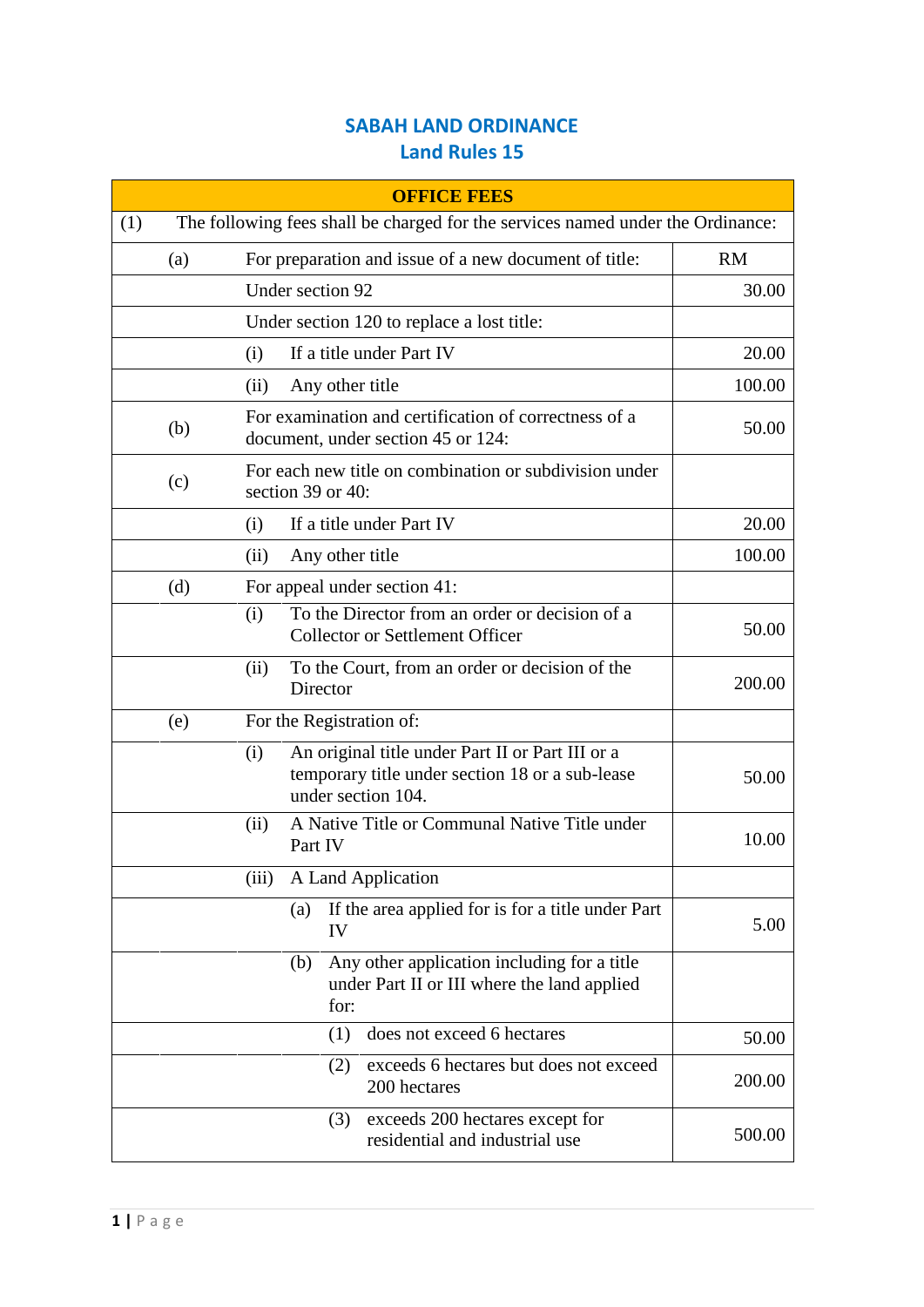|                    | exceeds 200 hectares and for<br>(4)<br>residential, industrial and commercial<br>use                          | 1,000.00     |
|--------------------|---------------------------------------------------------------------------------------------------------------|--------------|
|                    | Renewal of T.O.L.<br>(iv)                                                                                     | 100.00       |
| (f)                | For the Registration of a Memorandum and<br>Endorsement of Memorial under section 100:                        |              |
|                    | When one title only is involved in the dealing                                                                | 50.00        |
|                    | When more than one title is involved or<br>endorsement of memorial on each additional title                   | 30.00        |
| <b>EXEMPTIONS:</b> |                                                                                                               |              |
|                    | Caveat by Collector under section 116<br>(A)                                                                  |              |
|                    | Orders by the Collector or Director under sections<br>(B)<br>117 and 118 when he shall so direct              |              |
|                    | Surrender or cancellation of a title under section<br>(C)<br>112 or 142                                       |              |
| (ff)               | For a definitive lease under Part II when a provisional<br>lease has been registered under section 49         | 100.00       |
| (g)                | For an order of sale under section 111<br>(i)                                                                 | 100.00       |
|                    | For an order of postponement of proceedings<br>(ii)<br>instituted under section 111                           | 30.00        |
| (h)                | For commission of sale under section 111:                                                                     |              |
|                    | (i)<br>On amounts realised up to RM 1,000                                                                     | 5 Per centum |
|                    | On additional amounts up to RM 10,000<br>(ii)                                                                 | 3 Per centum |
|                    | On additional amounts over RM10.000<br>(iii)                                                                  | 2 Per centum |
| (i)                | For an order confirming a sale under section 111 and<br>registration thereof:                                 |              |
|                    | When one title only is involved in the dealing<br>(i)                                                         | 50.00        |
|                    | When more than one title is involved or<br>(ii)<br>endorsement of memorial on each additional title           | 30.00        |
| (j)                | For attestation by a Collector of a Power of Attorney<br>under section 98                                     | 30.00        |
| (k)                | For inspection of Registers under section 122 for each<br>title involved                                      | 10.00        |
| (1)                | For every official search under section 123                                                                   | 20.00        |
| (m)                | For copies of extracts if prepared by the Land Office<br>under section 124 for each 100 words                 | 20.00        |
| (n)                | For registration of an order of succession under the<br>Administration of Native and Small Estates Ordinance* | 30.00        |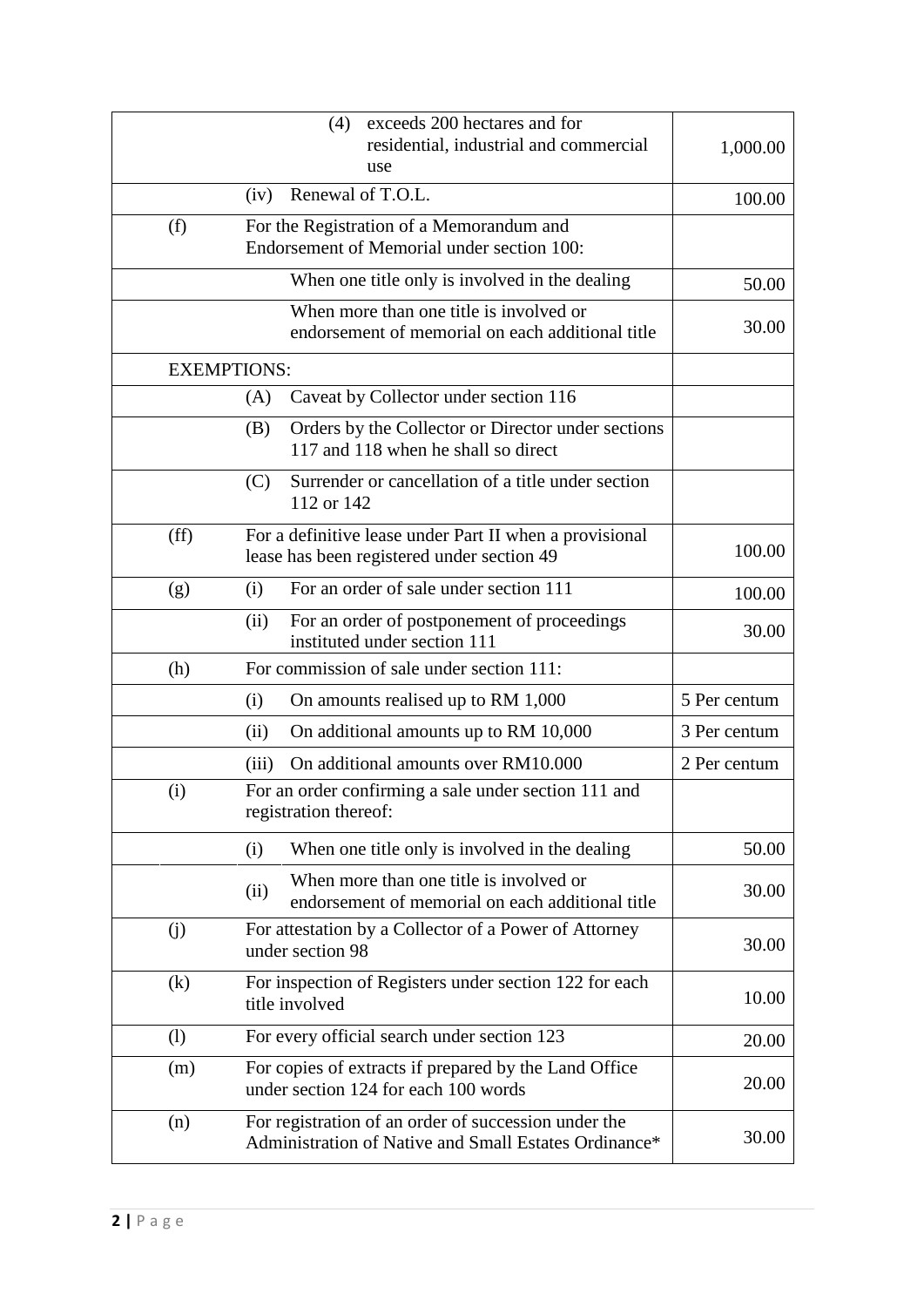|        |         | When more than one title is involved for endorsement<br>of memorial on each additional title               | 10.00  |
|--------|---------|------------------------------------------------------------------------------------------------------------|--------|
|        | $\circ$ | Registration of any Order made by a Court under the<br>Probate and Administration Ordinance*               | 100.00 |
|        |         | When more than one title is involved for endorsement<br>of memorial on each additional title               | 50.00  |
|        | (p)     | For issue of a Notice of Demand under section 134                                                          | 30.00  |
|        | (q)     | For issue of a Warrant of Attachment under section 135                                                     | 50.00  |
|        | (r)     | For issue of a Notice of Sale under section 139:                                                           |        |
|        |         | In the case of leases<br>(i)                                                                               | 50.00  |
|        |         | in all other cases<br>(ii)                                                                                 | 30.00  |
|        | (s)     | For issue of an order confirming sale under section 144<br>and registration thereof                        | 50.00  |
|        | (t)     | Service of any notice (payable by the person at whose<br>instance or on whose behalf the notice is served) | 30.00  |
|        | (u)     | For copy of record of Land Enquiry proceedings for<br>each 100 words                                       | 5.00   |
|        | (v)     | For preparation and attestation of any memorandum<br>under Part V:                                         |        |
|        |         | Where the value of the transaction does not<br>(i)<br>exceed RM500                                         | 30.00  |
|        |         | (ii)<br>Where the value of the transaction exceeds<br>RM500 but does not exceed RM1,000                    | 50.00  |
|        |         | Where the value of the transaction exceeds RM<br>(iii)<br>1,000                                            | 100.00 |
| $\ast$ | A127)   | See Small Estates (Distribution) (Amendment And Extension) Act, 1972 (Act                                  |        |
| 土      | 128)    | See Probate and Administration (Amendment and Extension) Act, 1972 (Act A                                  |        |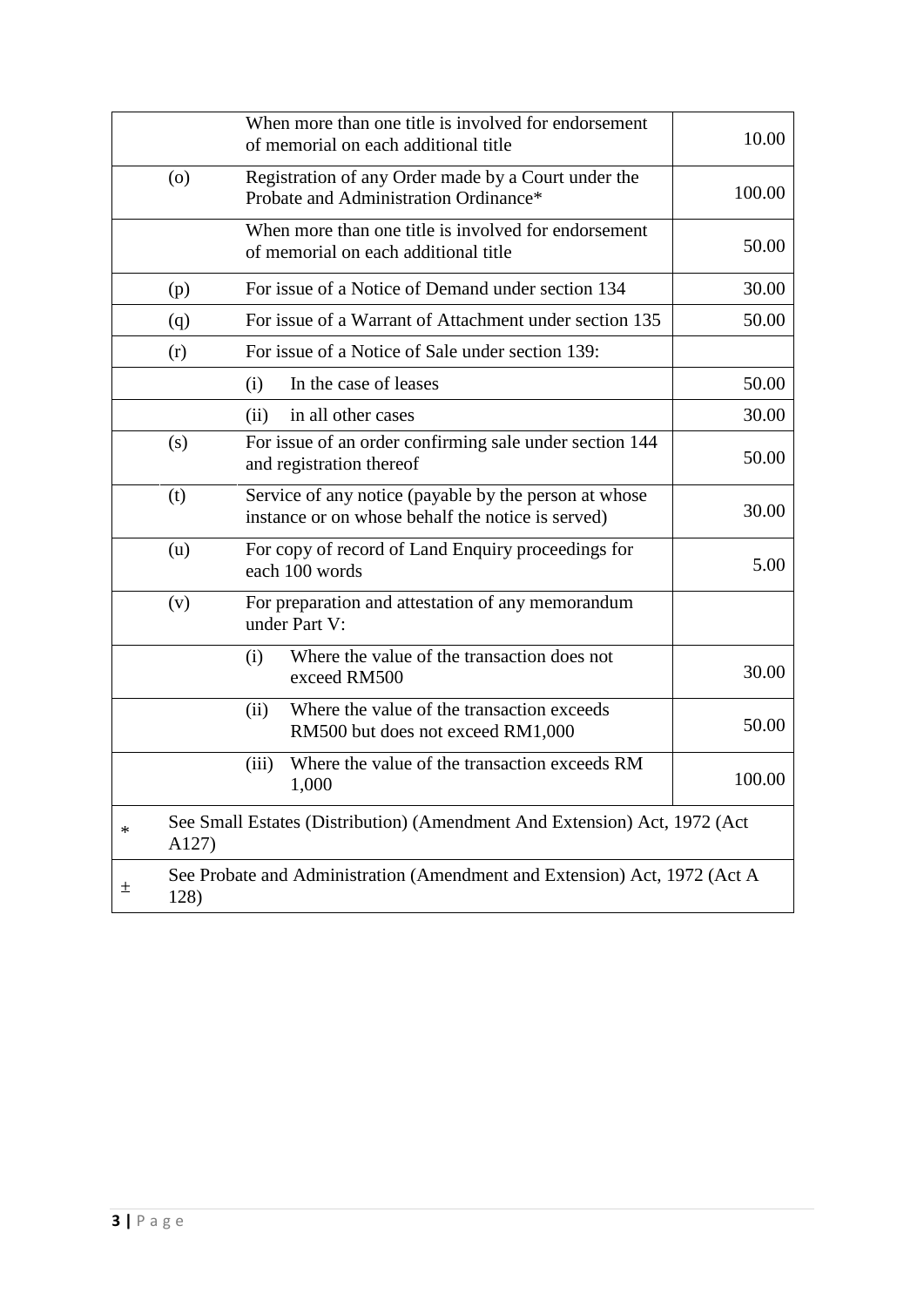## **SABAH LAND ORDINANCE Land Rules 16**

| <b>SURVEYS FEES</b> |                                                                                                             |           |
|---------------------|-------------------------------------------------------------------------------------------------------------|-----------|
| (1)                 | Agricultural land under Part II<br>(a)                                                                      | <b>RM</b> |
|                     | <b>Basic Charge</b>                                                                                         | 950.00    |
|                     | An additional charge of a lot of 1 hectare or part thereof                                                  | 350.00    |
|                     | For each additional hectare of a lot up to 5 hectares                                                       | 300.00    |
|                     | 5 hectares                                                                                                  | 2,500.00  |
|                     | For each additional hectare of a lot up to 25 hectares                                                      | 150.00    |
|                     | 25 hectares                                                                                                 | 5,500.00  |
|                     | For each additional hectare of a lot up to 50 hectares                                                      | 125.00    |
|                     | 50 hectares                                                                                                 | 8,625.00  |
|                     | For each additional hectare of a lot up to 100 hectares                                                     | 75.00     |
|                     | 100 hectares                                                                                                | 12,375.00 |
|                     | For each additional hectare of a lot up to 500 hectares                                                     | 35.00     |
|                     | 500 hectares                                                                                                | 26,375.00 |
|                     | For each additional hectare of a lot up to 1,000 hectares                                                   | 25.00     |
|                     | 1,000 hectares                                                                                              | 38,875.00 |
|                     | For each additional hectare of a lot above 1,000<br>hectares                                                | 20.00     |
|                     | For connection surveys RM1.80 per metre<br>(b)                                                              |           |
| (2)                 | Land held under Part II for other than Agriculture purposes and<br>land held under Part III.                |           |
|                     | Basic charge                                                                                                | 950.00    |
|                     | Additional charge for lot not exceeding 150 sq. metres                                                      | 350.00    |
|                     | For each additional 100 sq. metres or part thereof of a<br>lot exceeding 150 sq. metres and up to 1 hectare | 10.00     |
|                     | 1 hectare                                                                                                   | 1,335.00  |
|                     | For each additional 100 sq. metres or part thereof of a<br>lot exceeding 1 hectare and up to 10 hectares    | 5.00      |
|                     | 10 hectares                                                                                                 | 5,835.00  |
|                     | For additional 100 sq. metres or part thereof of a lot<br>above 10 hectares                                 | 3.00      |
| (3)                 | (Deleted S.32/1965)                                                                                         |           |